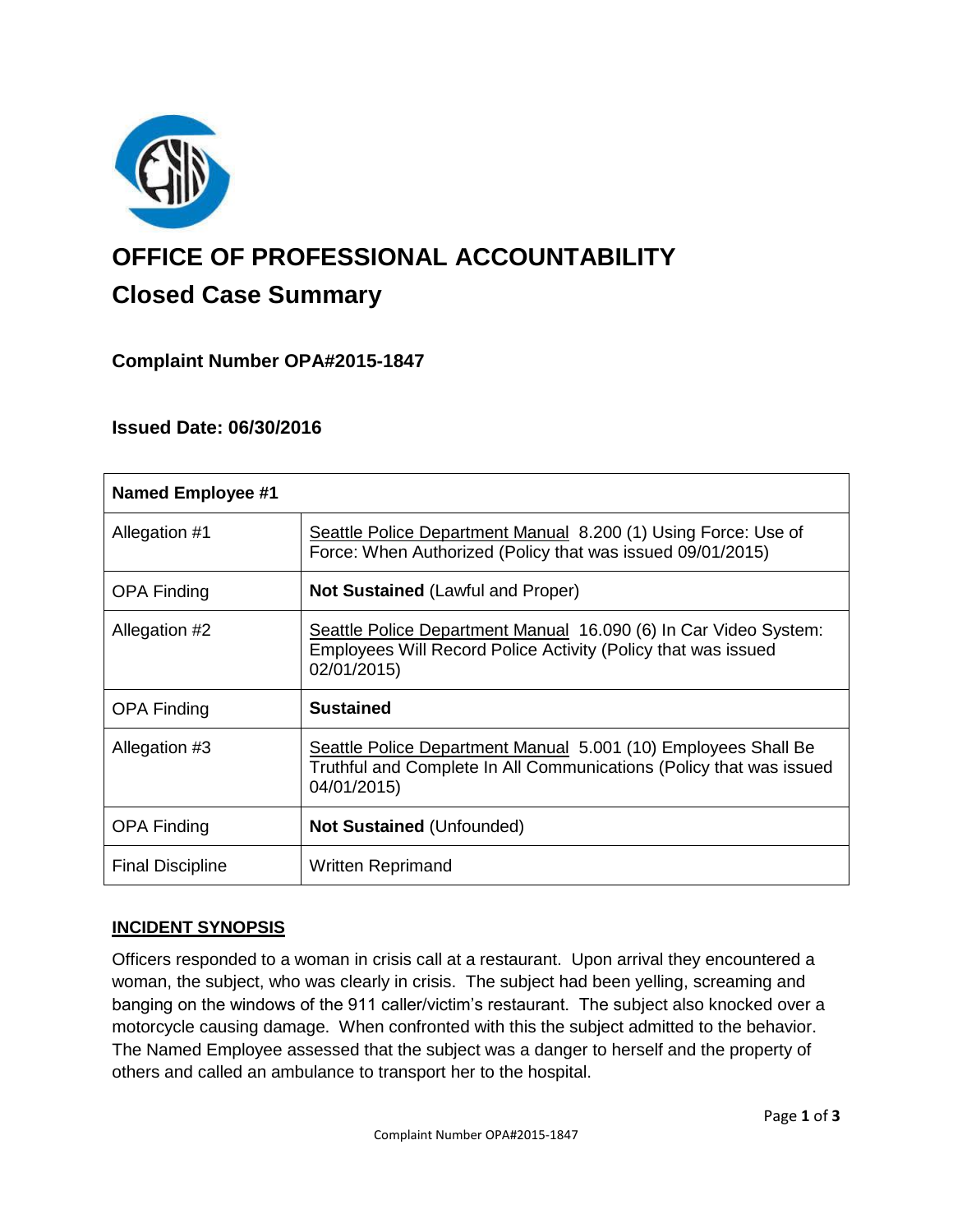## **COMPLAINT**

The complainant, a supervisor within the Department, alleged that the Named Employee used unnecessary force when he used a hair-hold on a subject in crisis. OPA added allegations that the Named Employee failed to activate In-Car Video (ICV) when dispatched and inaccurately reported in his Use of Force statement that his ICV was "activated throughout the encounter".

#### **INVESTIGATION**

The OPA investigation included the following actions:

- 1. Review of the complaint memo
- 2. Review of In-Car Video (ICV)
- 3. Search for and review of all relevant records and other evidence
- 4. Interview of witnesses
- 5. Interview of SPD employees

## **ANALYSIS AND CONCLUSION**

The allegation was that the Named Employee used unnecessary, unreasonable and/or not proportional force, specifically by pulling the back of the subject's hair. The preponderance of the evidence from the investigation does not support this allegation. The pull on the subject's hair, as shown on another officer's In-Car Video (ICV), was not rough, violent or extreme. The back of the subject's head was only a few feet from the partially-reclined head position of the ambulance gurney. After a short pull backwards onto the gurney, the Named Employee held onto the subject's hair to keep her from sitting up. The pull itself was relatively brief and insignificant. The Named Employee said he used the hair as a convenient and safe method for controlling the subject's upper body so she would not stand up or attempt to get off the gurney while soft restraints were applied to her wrists and ankles. He was concerned that the other options open to him put his hand or forearm into unsafe proximity of the subject's mouth and he feared being bitten. It is clear that the hair-pull caused the subject some transitory pain, yet this did not appear to be inconsistent with what was a low-level, non-violent use of force by the Named Employee. Given the potential for the subject to bite the Named Employee should he have used another method to push the subject's shoulder in order to pin her down and the immediate need to keep her from continuing in her effort to get off the gurney, the OPA Director found the Named Employee's pulling of the subject's hair to be both reasonable and necessary. As already discussed, it was a low-energy and minimal pull and, as such, the OPA Director found it to be proportional to the resistance offered by the subject.

The allegation was that the Named Employee failed to video and audio record police activity. The Named Employee was dispatched to this event, arrived there and was on scene where he acted as the primary officer. The preponderance of the evidence supports the conclusion that the Named Employee did not activate his ICV in connection with this incident. Consequently, he failed to video and audio record police activity as required by policy. The OPA investigation did not discover any technical reason or other barrier to prevent the Named Employee from recording the event as required.